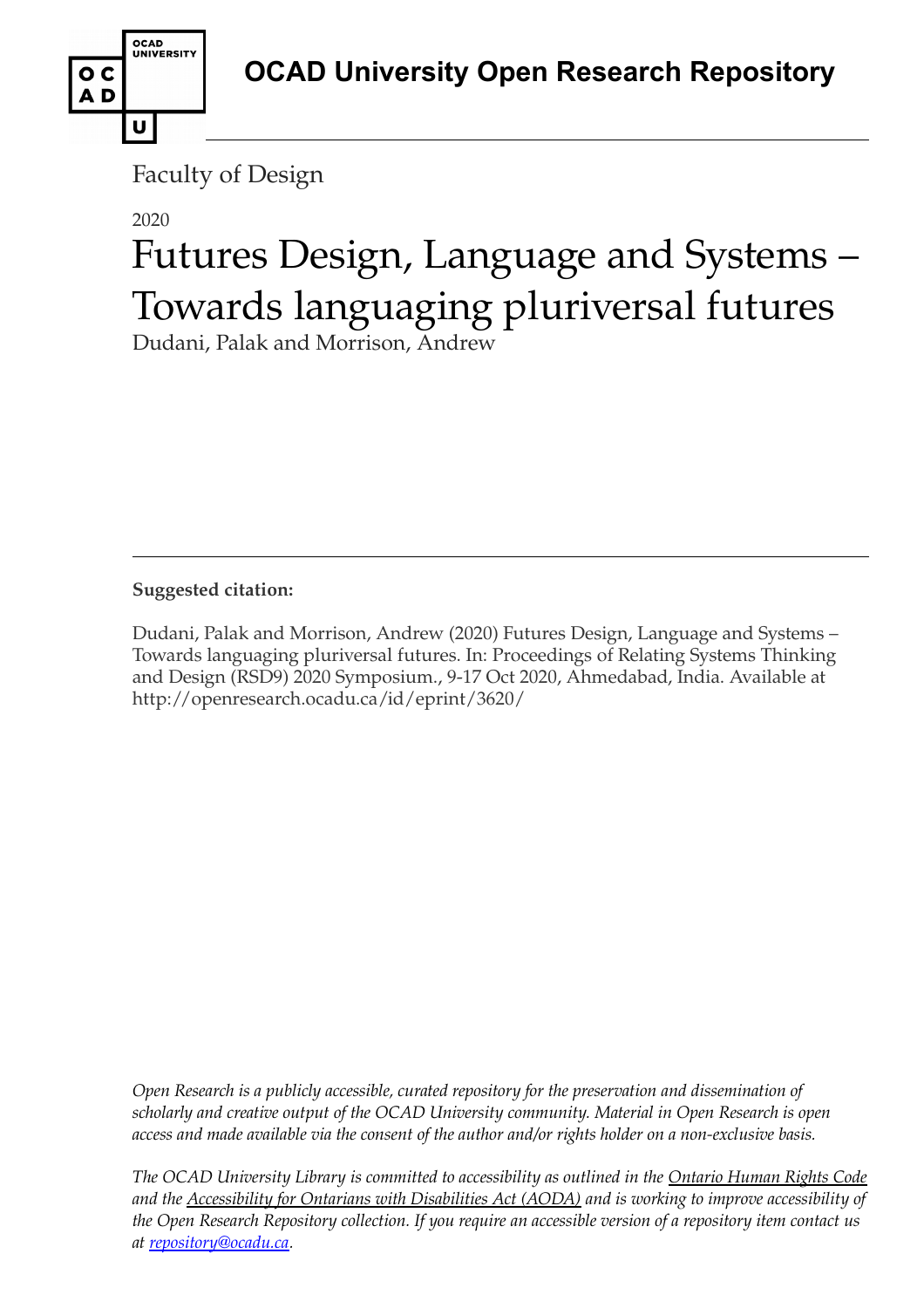### **Futures Design, Language and Systems**

Towards languaging pluriversal futures

**Palak Dudani** Oslo School of Architecture and Design

**Andrew Morrison** Oslo School of Architecture and Design

#### **Introduction**

Words and language are inextricably linked with a designer's ability to shape futures, both productively and analytically. In this workshop, the participants will be introduced to a suite of tools curated for an exploration into the role of language within futures design projects. This workshop aims to build an understanding towards 'languaging' of futures and open a systems-level enquiry into challenges of imagining alternative and pluriversal futures within design.

Fuel4Design is a three year Erasmus + Project [\(www.fuel4design.org](http://www.fuel4design.org/)) and this workshop will build on the work done within its first work package called 'A Lexicon of Design Futures Literacies'.

## **Design, Language, Futures and Systems**

Complex relations between systems, knowledge and action need to be shaped while examining and working towards transforming those very relations for the better. Previously solution-centric, formalist and modernist notions of planning and prediction and design progress are inadequate for responding to a world that needs what we term 'urgent design' (Morrison 2019b). There is a need for Design to rapidly and responsibly address ways to work with survivable, sustainable futures (Fry, 2009) and their ongoing participative enactment.

Working towards shaping shared futures is crucial when it's about systemic transition with focus on wellbeing. There is an inherent connection between multimodal design and multisensory futures, especially when focusing on plurality/multiplicity of futures. This is a matter of working towards futures, not simply planning nor prediction.

Words convey and communicate our designs for and about the futures; those designed futures also impact on how we use terms and concepts, definitions and expressions in our wider design discourse. As designers we use language to be able to describe, define, annotate, orient, critique and interpret our actions, processes, partnerings and products. As words are situated in communities of practice and use, it's important to bring focus on the language we use through our design vocabulary. How design goes about 'languaging the future' is then likely to become all the more important.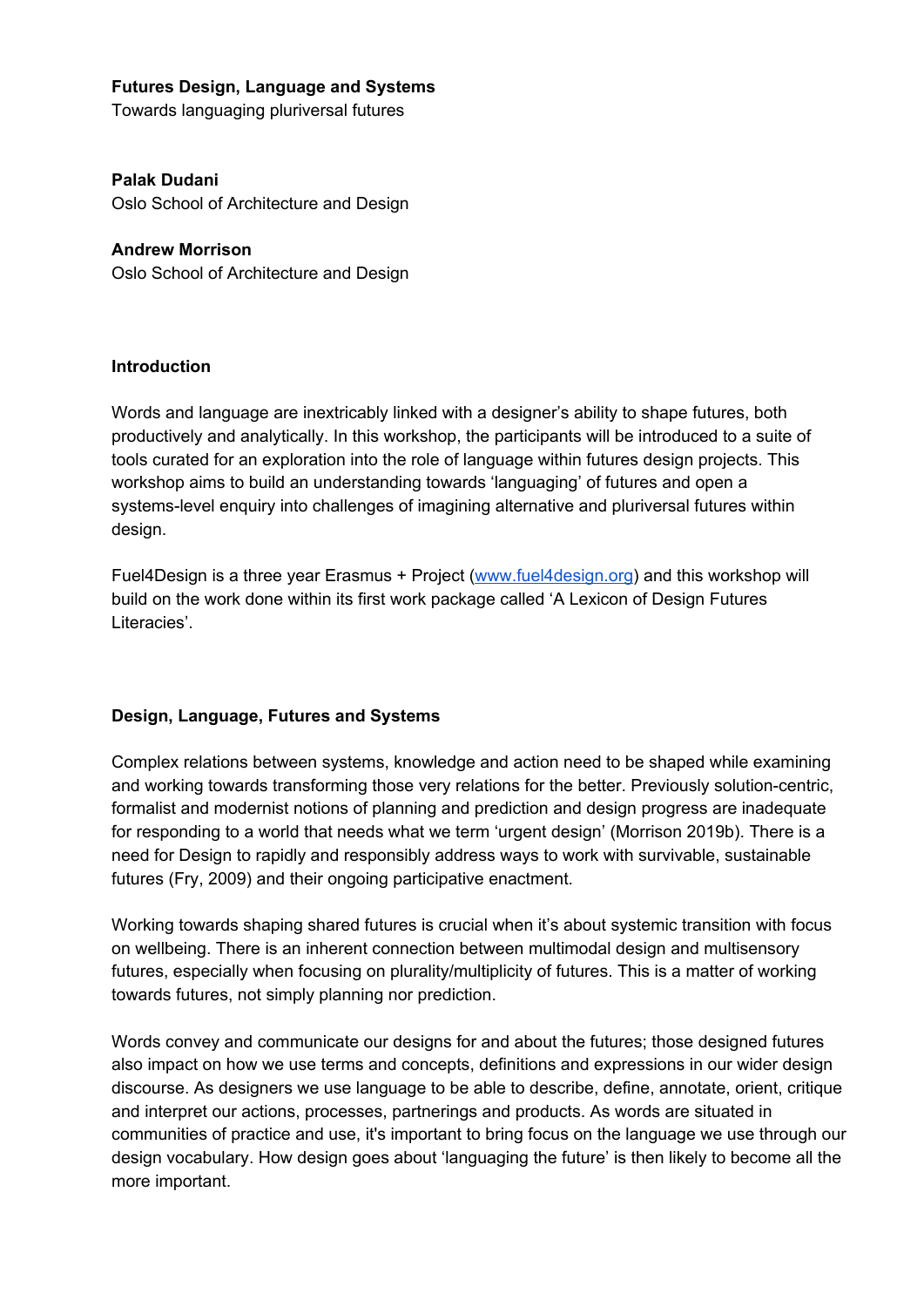## **The Workshop Proposal**

This workshop deals with the topic of Futures Design, with a focus on how we as designers 'language' this future. Early versions of this workshop have been conducted with doctoral researchers at Oslo School of Architecture and Design and PoliMi (as a part of their summer school). This three hour workshop has been modified for professionals. Its purpose is to position the topic of 'languaging the future' from a systemic point of view and open it up for discussion through self-reflexive activities consisting of reading, writing and web-based interactives. The workshop will accept a maximum of 20 participants and will take place in four phases.

The following section will outline how the workshop will be conducted:

| <b>PHASE 1: INTRODUCTION</b> |                                                   |                                                                                                                     |                                                                                                                                                                                                                               |  |  |
|------------------------------|---------------------------------------------------|---------------------------------------------------------------------------------------------------------------------|-------------------------------------------------------------------------------------------------------------------------------------------------------------------------------------------------------------------------------|--|--|
| <b>TIME</b>                  | <b>ACTIVITY</b>                                   | <b>SOURCE MATERIAL &amp;</b><br><b>ACTION</b>                                                                       | <b>OBJECTIVE</b>                                                                                                                                                                                                              |  |  |
| 5 mins                       | <b>ASSEMBLE</b><br>$(\text{all})$                 | Click on the link<br>Join the session via<br>Zoom                                                                   | Getting everyone together.                                                                                                                                                                                                    |  |  |
|                              | <b>CONSENT</b><br>$(\text{all})$                  | <b>CONSENT FORM</b><br>Please send the signed<br>form to Palak<br>(palak.dudani@aho.no)<br><b>Permission Form</b>   |                                                                                                                                                                                                                               |  |  |
| 15 mins                      | <b>INTRODUCTIO</b><br>N<br>Talk<br>$(\text{all})$ | <b>TOPICS</b><br>Language and Design<br>Language and Futures<br><b>Futures Design</b><br><b>Fuel4Design Website</b> | This section introduces the<br>notion of shaping shared futures.<br>It explains how words are<br>situated in communities of<br>practice and use, and brings<br>focus on the language we use<br>through our design vocabulary. |  |  |
| 15 mins                      | <b>DISCUSSION</b><br>$(\text{all})$               | Participants discuss their<br>understanding of design<br>and future                                                 | Build familiarity between the<br>group of participants and a broad<br>understanding of 'Futures'.                                                                                                                             |  |  |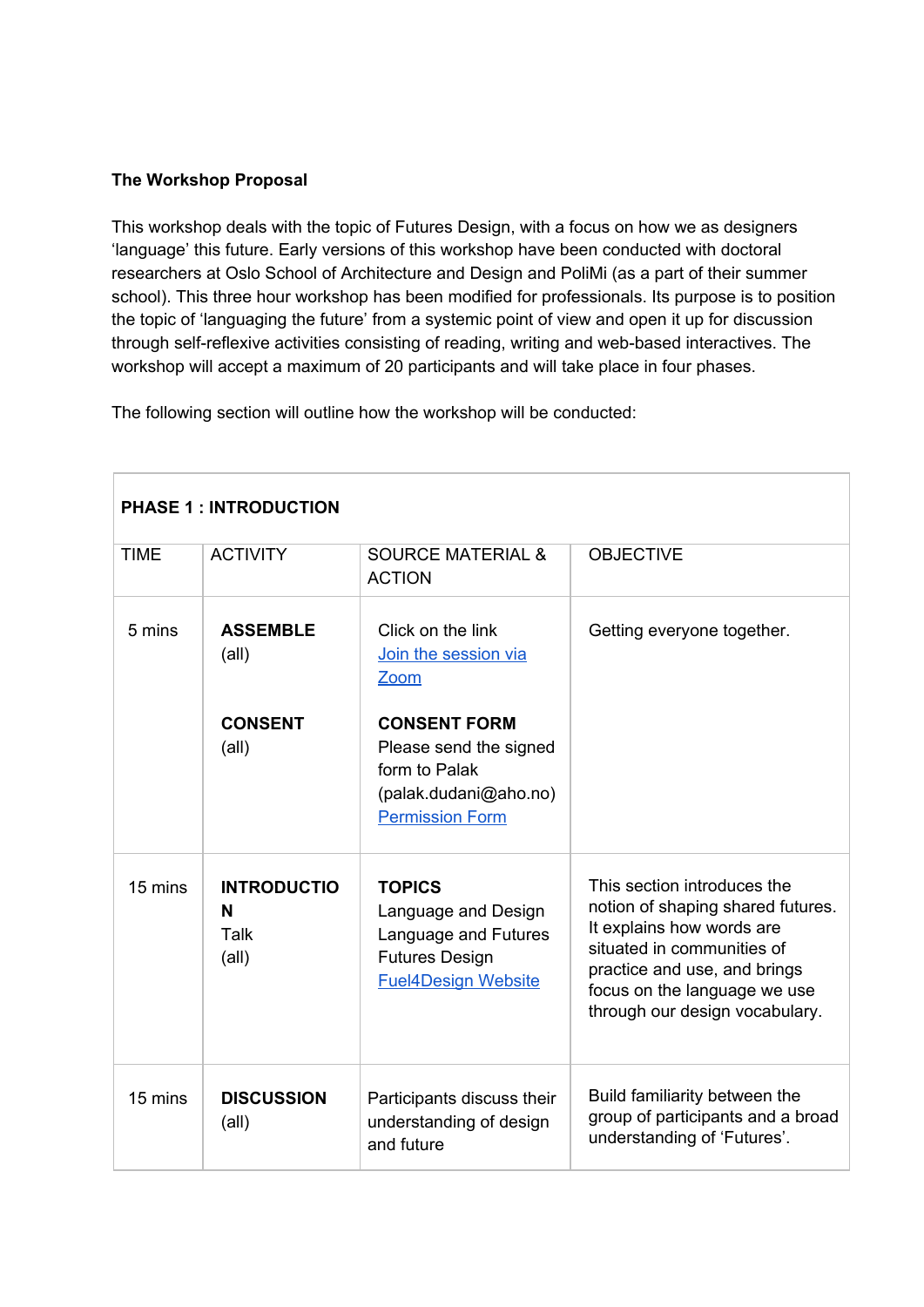# **PHASE 2: WORKING WITH FUTURES AND DESIGN**

| 10 mins | <b>FRAMING &amp;</b><br><b>CONNECTING</b><br>(individual)                   | Using the <b>FRAMES 4</b><br><b>FUTURES, connect an</b><br>issue from your<br>work/project.                                                                                                      | Frames 4 Futures presents a<br>systems framework to the<br>participants for positioning and<br>sorting approaches and settings<br>for understanding <b>FUTURES</b><br><b>DESIGN and DESIGN</b><br><b>FUTURES LITERACIES</b>                                                                     |
|---------|-----------------------------------------------------------------------------|--------------------------------------------------------------------------------------------------------------------------------------------------------------------------------------------------|-------------------------------------------------------------------------------------------------------------------------------------------------------------------------------------------------------------------------------------------------------------------------------------------------|
| 20 mins | <b>REFLECTION</b><br>Personal<br>reflection<br>(individual)                 | <b>WRITE</b><br>Speed write 200 word<br>summary of a Futures<br>Design project you've<br>been working on<br>Refer to 50 FUTURES<br><b>DESIGN WORDS</b><br><b>POSITION</b><br>Note 5-10 key words | Get into understanding keywords<br>and how participants connect<br>them to a systems view.                                                                                                                                                                                                      |
|         |                                                                             | <b>PHASE 3: ENGAGING &amp; REFLECTING ON FUTURES AND DESIGN</b>                                                                                                                                  |                                                                                                                                                                                                                                                                                                 |
| 15 mins | <b>ORIENTATION</b><br>Try out<br>(individual)                               | On the REFLEXICON<br><b>Reflexicon: The Game</b><br><b>TUTORIAL</b><br><b>Reflexicom Tutorial</b><br>$(10 \text{mins})$                                                                          | This warm up exercise gives a<br>preview on how participants can<br>apply the terms to their design<br>project in order to understand<br>how their work might relate to<br>shaping future needs, conditions<br>and challenges.                                                                  |
| 20 mins | <b>PLAYING &amp;</b><br><b>REFLECTING</b><br>Using the game<br>(individual) | <b>REFLEXICOVID</b><br><b>Reflexicovid: The Game</b><br>Relate to your research<br>Focus on terms<br><b>USING TERMS</b>                                                                          | This is the main section of this<br>phase. It's a reflexive exploration<br>to think how Lexicon terms relate<br>to the COVID-19 crisis. It aims to<br>bring focus on how systems are<br>articulated in Futures Design and<br>raise questions regarding our<br>approach to 'languaging' futures. |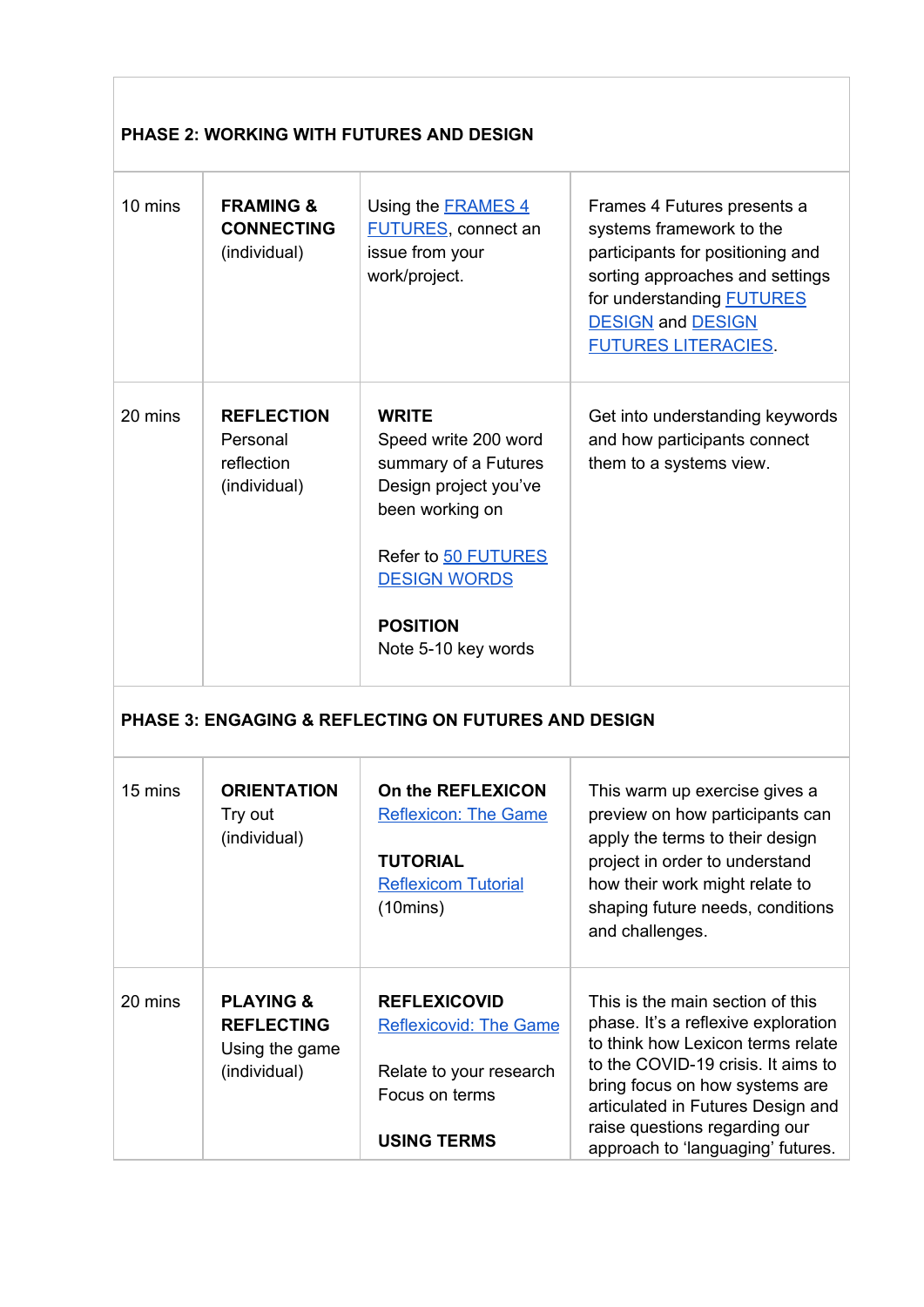|         |                                        | Reconsider terms,<br>definitions and concepts<br>on futures in your<br>recent, current or<br>planned research<br>publication work.                                                              |                                                                                                                                                                                                                                              |
|---------|----------------------------------------|-------------------------------------------------------------------------------------------------------------------------------------------------------------------------------------------------|----------------------------------------------------------------------------------------------------------------------------------------------------------------------------------------------------------------------------------------------|
| 25 mins | <b>DISCUSSION</b><br>$(\text{all})$    | Observations,<br>learnings, insights                                                                                                                                                            |                                                                                                                                                                                                                                              |
|         | <b>PHASE FOUR: IN CLOSING</b>          |                                                                                                                                                                                                 |                                                                                                                                                                                                                                              |
| 10 mins | <b>ANTICIPATING</b><br>(A  )           | <b>LEXICON CHIMERA</b><br><b>Chimera - The</b><br><i>interactive</i><br>A randomised<br>word-generator to work<br>as a prompt, but also an<br>inspiration to<br>experiment with<br>word-making. | This activity aims to inspire<br>designers to experiment and<br>explore potentials of working with<br>words in a playful manner.<br>The participants are encouraged<br>to think of words as flexible and<br>ever evolving 'meaning-devices'. |
| 30 mins | <b>DISCUSSION</b><br>(all)             | <b>RESPONSES &amp;</b><br><b>COMMENTS</b><br>Joint discussion                                                                                                                                   | Building on the systems point of<br>view, the participants talk about<br>transdisciplinary discourses<br>between futures design and<br>systems, articulating connections<br>between systems, futures,<br>design and language                 |
| 5 mins  | <b>ON FUTURES</b><br>$(\text{all})$    | <b>RESOURCES</b><br><b>LEXICON -</b><br><b>FUEL4Design Project</b>                                                                                                                              | The workshop is wrapped with<br>links to additional resources.                                                                                                                                                                               |
| 5 mins  | <b>FEEDBACK AND</b><br><b>COMMENTS</b> | <b>FEEDBACK</b><br>Feedback on the Game<br>design and engagement<br><b>Reflexicon Feedback</b><br><b>Form</b>                                                                                   |                                                                                                                                                                                                                                              |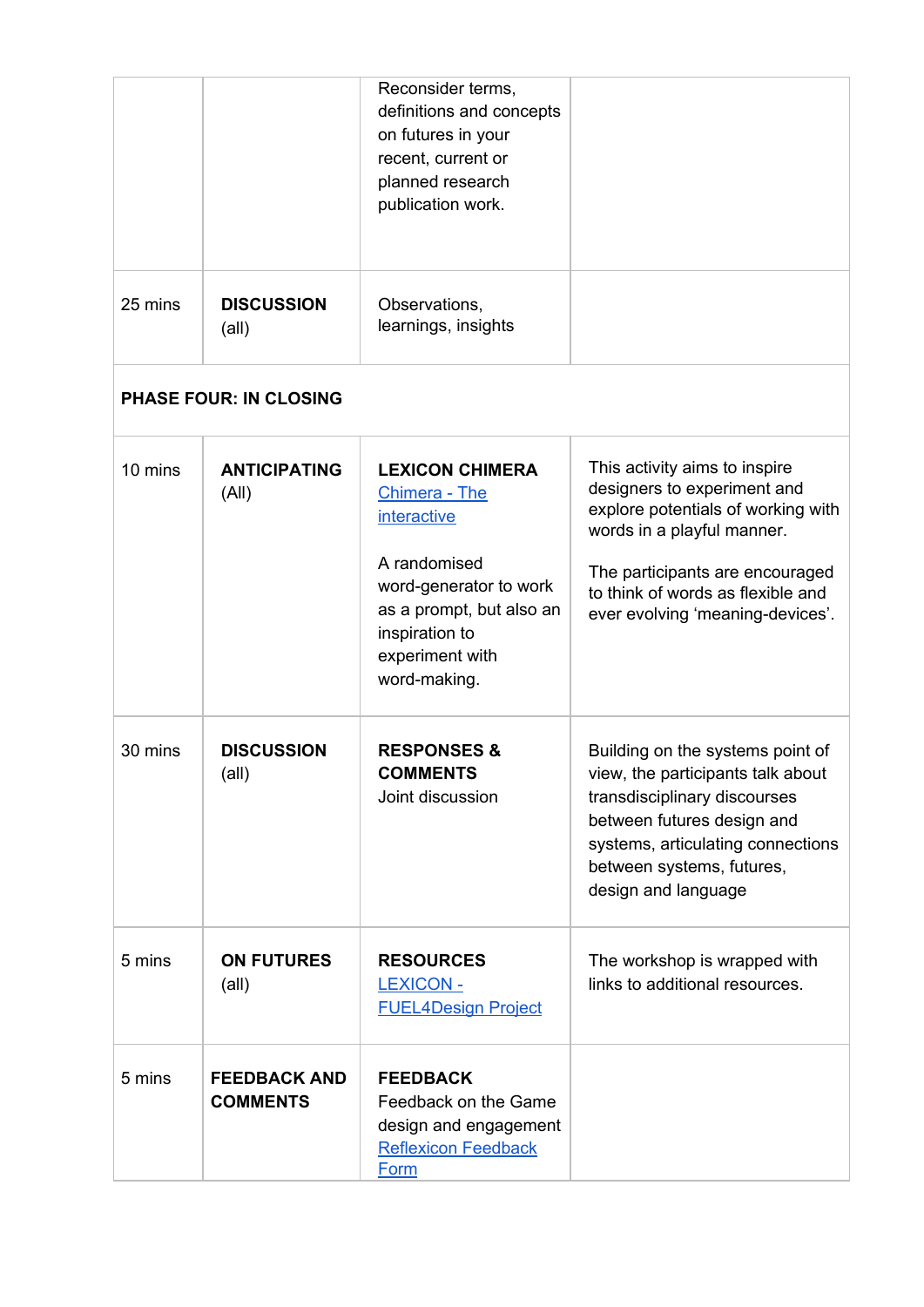#### **Conclusion**

The workshop raises questions of language discourses, issues of mediations and representations, especially when working on futures with systemic implications. It leaves the participants with the knowledge of vocabulary, framing and languaging of the 'pluriversal futures'. As experienced with the interactive tool 'reflexicovid', the workshop not only deals with the issues of the present thrown into the speculations of 'futures', but also brings the questions of futures into the present.

### **References**

Celi, M. and Morrison, A. (2017). 'Anticipation and design inquiry'. In Poli, R. (Ed.). Handbook of Anticipation. Vienna: Springer, 1-25.

Cope, Bill & Kalantzis, Mary. (2015). (Eds). A Pedagogy of Multiliteracies. Houndsmill: Cope, Bill & Kalantzis, Mary. (2017). (Eds). E-learning Ecologies. London: Routledge. Palgrave Macmillan UK. Kindle Edition.

Dempsey, N., et al.. (2011). The social dimension of sustainable development: Defining urban social sustainability. Sustainable development, 19(5), 289-300

Escobar, A. (2018). Designs for the Pluriverse. Duke University Press: Durham.

Facer, Keri. (2011). Learning Futures. New York: Taylor & Francis

Fry, T. (2010). Design as Politics. Berg: London.

Hlavajova, Maria. (2016). 'Future vocabularies: Survival'. Exhibition text. Future Vocabularies project. BAK: Basis for activist knowing. Utrecht: Netherlands. https://archive.bakonline.org/en/Research/Itineraries/Future-Vocabularies/Themes/Survival/Public ations-And-Texts/Future-Vocabularies-Survival

Marenko, Betti & Brassett, Jamei (Eds.). (2015). Deleuze and Design. Edinburgh: Edinburgh University Press.

Meadows, D. H. (2008). Thinking in Systems: A primer. Chelsea Green Publishing.

Morrison Andrew. (2019b). 'Anticipation and design'. Invited guest speaker. Imagining Collaborative Future-Making. Malmö University: Malmö. 12-13 November.